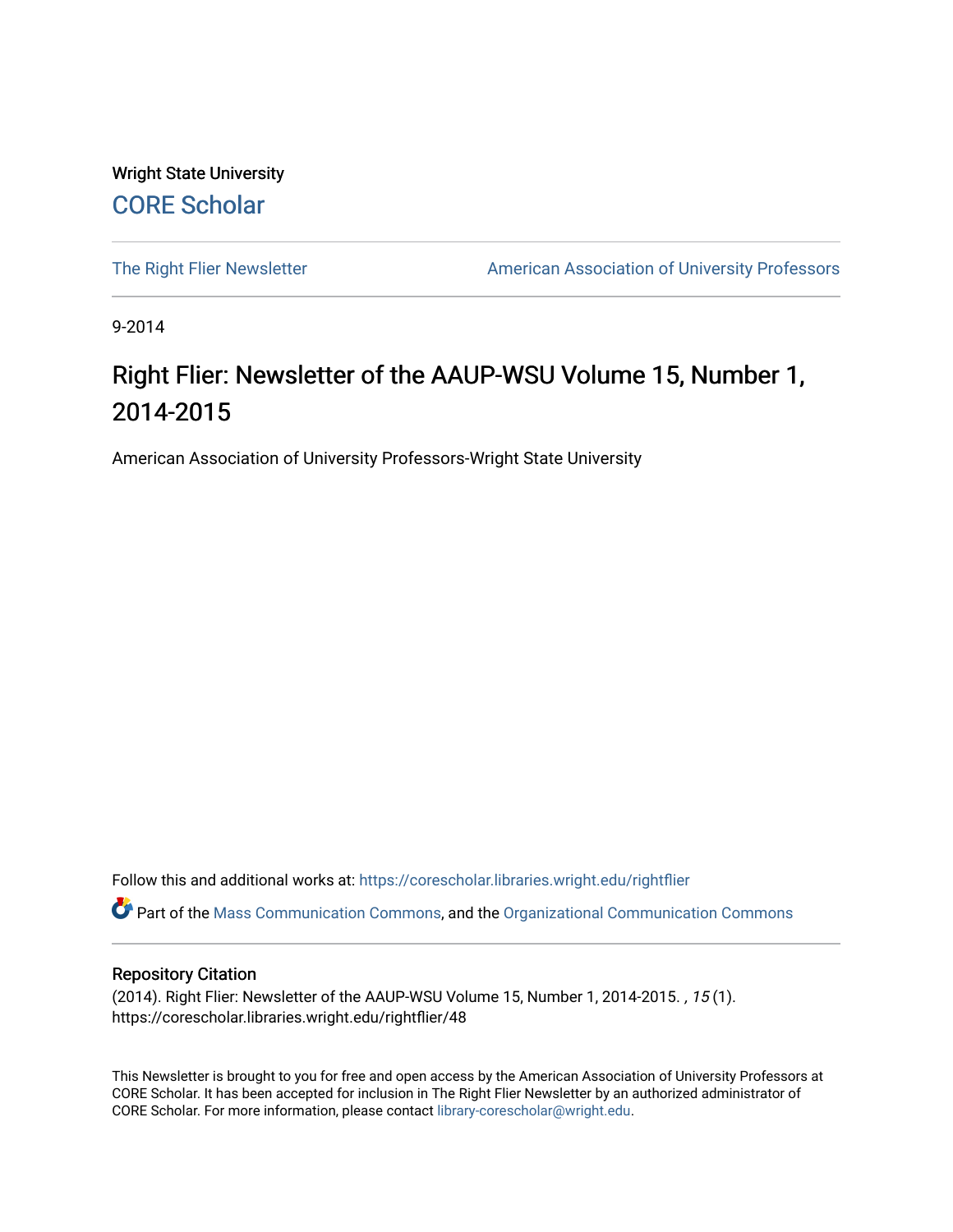# **The Right Flier**

## **The Newsletter of AAUP-WSU**

**Volume 15, Number 1 2014-2015**

**Editors: Marty Kich and Linda Farmer**

# **What's New in the CBA's? Part 1: Annual Evaluations of Teaching and Service**

### **Rudy Fichtenbaum Chief Negotiator, AAUP-WSU**

#### **Introduction**

This is the first in a series of *Right Flier* articles explaining what is new in the recently adopted collective bargaining agreements for both TET and NTE faculty.

One of the major changes in both CBAs is the language on annual evaluation, Article 11. This article will explain the changes starting with the TET CBA, followed by an explanation of annual evaluation for NTE faculty, which is entirely new. (The first NTE CBA was for one year, and the raises were across-the-board; so, we postponed dealing with the issue of annual evaluation until the recent negotiations that led to the new NTE CBA.)

In the past, for TET faculty the criteria for teaching, scholarship and service were set forth in each department's bylaws. Under the new CBA, annual evaluation criteria for teaching and service are contained in the CBA and are thus the same for all TET Bargaining Unit Faculty. The new criteria for teaching and service supersede the annual evaluation criteria in department bylaws. Annual evaluation criteria for Scholarship will remain in department bylaws.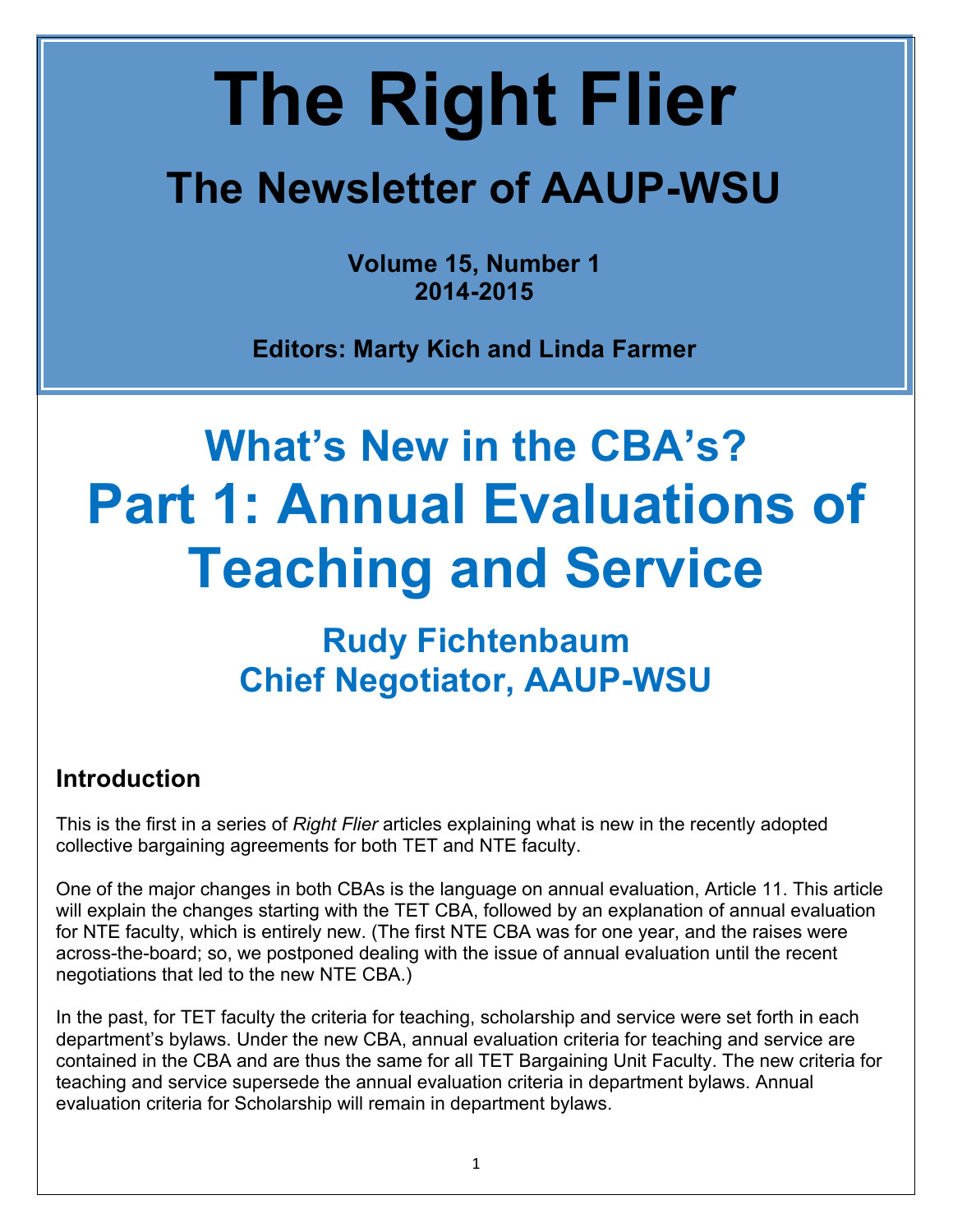In developing these criteria, the parties looked at criteria in department bylaws in each of the colleges and attempted to develop criteria that were largely in effect in most departments across the University. Although there were differences in criteria between departments, the AAUP-WSU insisted on establishing criteria that would not retroactively raise standards for evaluating the performance of faculty.

#### **TET Criteria for Teaching and Service**

To begin with, the new system for annual evaluation is being done on a 0 to 3 scale, rather than the 0 to 4 scale that was used in the old CBA. Using three years of data, chairs will evaluate teaching and service; the starting point for evaluating teaching and service will be to assess whether a faculty member meets the criteria for a score 2. A score of 2 in teaching and service ("high merit") will be given if a member's performance in the previous three calendar years meets reasonable expectations for his or her assigned workload.

A member can receive a score of 3 ("exceptional merit") if performance, over the last three years, is substantially above expectations for "high merit."

If a faculty member does not meet the criteria for "high merit," he or she will generally be given a score of 1 ("conditional merit"). In extreme cases, however, a member can receive a 0 ("unsatisfactory") if teaching is seriously deficient or the member engages in little or no service.

For teaching, reasonable expectations (needed for "high merit") are defined as "mostly positive student evaluations" and satisfying all essential teaching related behaviors. The CBA has a list of these essential teaching related behaviors in Section 11.3.1.1; they include preparation and distribution of syllabi, meeting classes on a consistent basis, professional classroom behavior, effective organization of course content, effective communication with students, being available to advise and assist students, effectively evaluating student learning, and insuring that course material and content is current.

To receive "high merit" for service, all untenured faculty are expected to engage in "routine service" described in Section 11.3.2.1. Tenured faculty, in addition to routine service, must also meet requirements for "expected service" described in Section 11.3.2.2.

"Routine service" consists of activities such as regular attendance at department meetings and effective service on at least one department committee or the equivalent. "Expected service" involves a combination of "active engagement" and "leadership." Over a three-year period faculty must participate in six "engagement activities" (an average of two per year) and two "leadership activities" or an equivalent combination of engagement and leadership.

The list of engagement and leadership activities is contained in Section 11.3.2.2 and now, for the first time, includes service to AAUP-WSU, the Ohio Conference of the AAUP, or the national AAUP. In previous contracts service for AAUP was not counted except for service on the Faculty Governance Committee.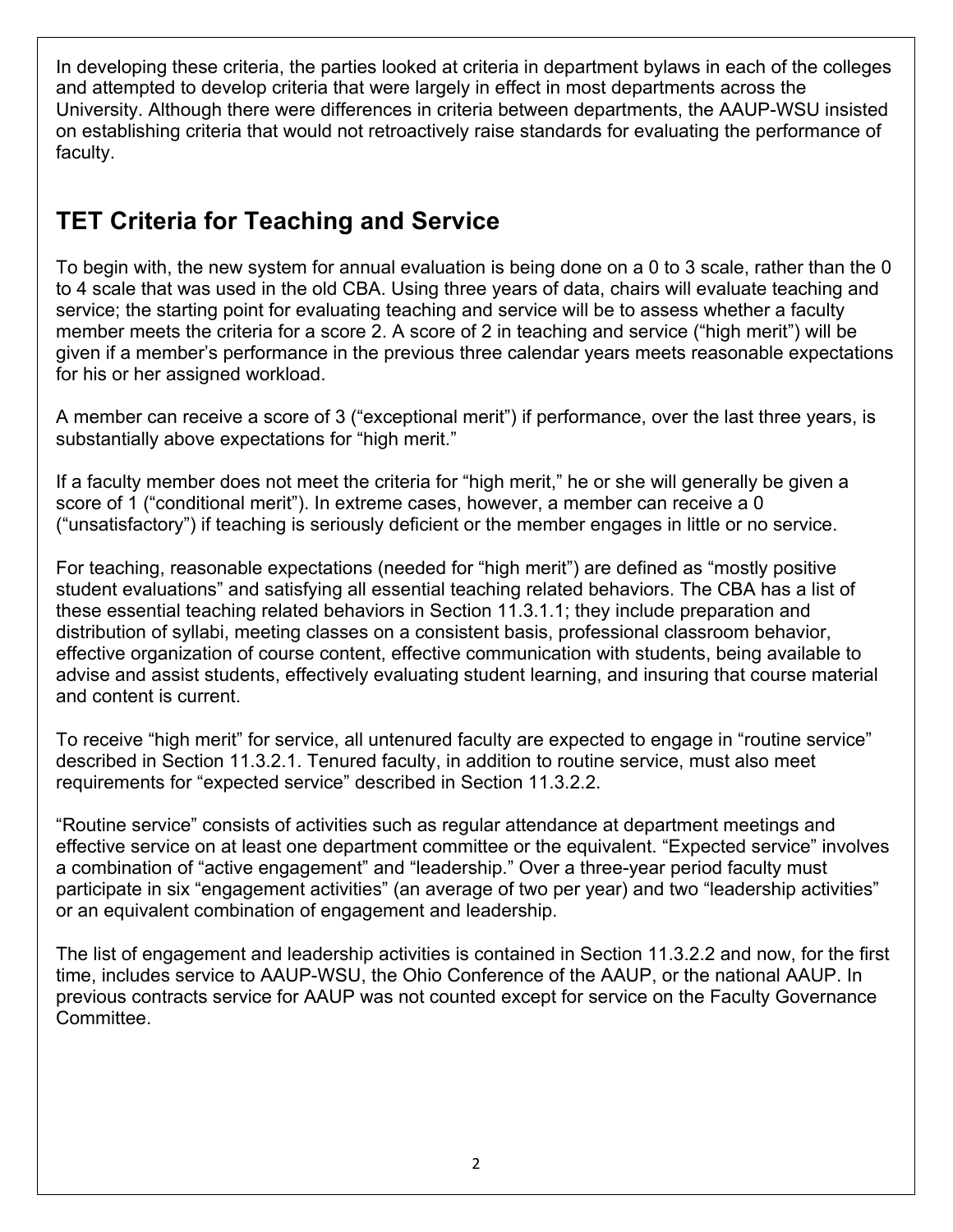#### **TET Criteria for Scholarship**

Scholarship will continue to be evaluated using criteria in department bylaws on a 0 to 4 scale. The chair will average the annual evaluation scores for the previous three years and multiply this score by 0.75, resulting in a scholarship score in a 0 to 3 range. Any three-year scholarship score that is less than 1 will be rounded to 1, since shortcomings in scholarship expectations result in adjustments to workload under the terms of the Workload Memorandum of Understanding, which has been in effect since our transition to semesters.

#### **TET Merit Scores and the Allocation of Merit Raises**

Section 11.2.6 now contains a series of workload weights -- e.g. standard workload, teaching-focused workload, teaching-intensive workload, service-focused workload, research-focused workload, etc. These weights will be used to calculate a maximum overall score (weighted average) for a member, using the scores (0-3) for teaching and service and (1-3) for scholarship.

The overall score will then determine a member's "merit raise" using the formula in Section 11.7. As has been the case in previous CBAs, the effect of this formula is to divide a department's merit pool into two equal parts. The first part is allocated using the principle that members with equal scores get equal dollar raises. The second part is allocated using the principle that members with equal scores get equal percentage raises.

#### **NTE Criteria for Teaching and Service**

Like TET faculty, NTE faculty will be evaluated on a 0 to 3 scale for both teaching and service, using three years of data to measure performance. As was the case with the TET faculty, the starting point for annual evaluation will be to determine if a member meets the criteria for "high merit" i.e., a score of 2.

A score of 2 in teaching and service ("high merit") will be given if a member's performance in the previous three calendar years meets reasonable expectations for his or her assigned workload.

A member can receive a score of 3 ("exceptional merit") if performance, over the last three years, is substantially above expectations for "high merit."

If a faculty member does not meet the criteria for "high merit" he or she will generally be given a score of 1 ("conditional merit"). In extreme cases, however, a member can receive a 0 ("unsatisfactory") if teaching is seriously deficient or the member engages in little or no service.

For teaching, reasonable expectations (needed for "high merit") are defined as "mostly positive student evaluations" and satisfying all essential teaching related behaviors. The CBA lists these essential teaching related behaviors in Section 11.3.1.1 including: preparation and distribution of syllabi, meeting classes on a consistent basis, professional classroom behavior, effective organization of course content, effective communication with students, being available to advise and assist students, effectively evaluating student learning, and insuring that course material and content is current.